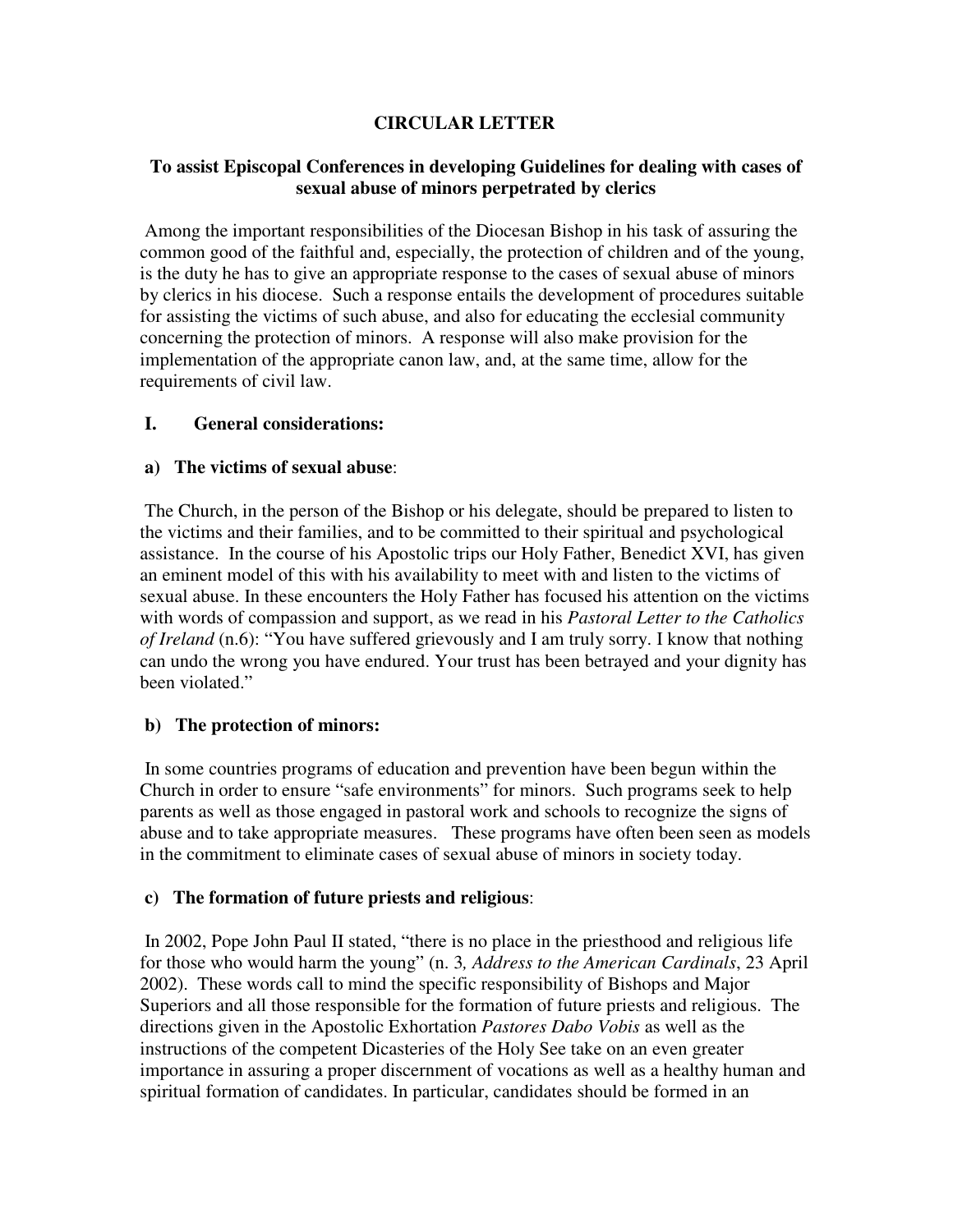appreciation of chastity and celibacy, and the responsibility of the cleric for spiritual fatherhood. Formation should also assure that the candidates have an appreciation of the Church's discipline in these matters. More specific directions can be integrated into the formation programs of seminaries and houses of formation through the respective *Ratio institutionis sacerdotalis* of each nation, Institute of Consecrated Life and Society of Apostolic Life.

Particular attention, moreover, is to be given to the necessary exchange of information in regard to those candidates to priesthood or religious life who transfer from one seminary to another, between different dioceses, or between religious Institutes and dioceses.

# **d) Support of Priests**

 1. The bishop has the duty to treat all his priests as father and brother. With special attention, moreover, the bishop should care for the continuing formation of the clergy, especially in the first years after Ordination, promoting the importance of prayer and the mutual support of priestly fraternity. Priests are to be well informed of the damage done to victims of clerical sexual abuse. They should also be aware of their own responsibilities in this regard in both canon and civil law. They should as well be helped to recognize the potential signs of abuse perpetrated by anyone in relation to minors;

 2. In dealing with cases of abuse which have been denounced to them the bishops are to follow as thoroughly as possible the discipline of canon and civil law, with respect for the rights of all parties;

 3. The accused cleric is presumed innocent until the contrary is proven. Nonetheless the bishop is always able to limit the exercise of the cleric's ministry until the accusations are clarified. If the case so warrants, whatever measures can be taken to rehabilitate the good name of a cleric wrongly accused should be done.

# **e) Cooperation with Civil Authority**

 Sexual abuse of minors is not just a canonical delict but also a crime prosecuted by civil law. Although relations with civil authority will differ in various countries, nevertheless it is important to cooperate with such authority within their responsibilities. Specifically, without prejudice to the sacramental internal forum, the prescriptions of civil law regarding the reporting of such crimes to the designated authority should always be followed. This collaboration, moreover, not only concerns cases of abuse committed by clerics, but also those cases which involve religious or lay persons who function in ecclesiastical structures.

# **II. A brief summary of the applicable canonical legislation concerning the delict of sexual abuse of minors perpetrated by a cleric:**

 On 30 April 2001, Pope John Paul II promulgated the *motu proprio Sacramentorum sanctitatis tutela [SST]*, by which sexual abuse of a minor under 18 years of age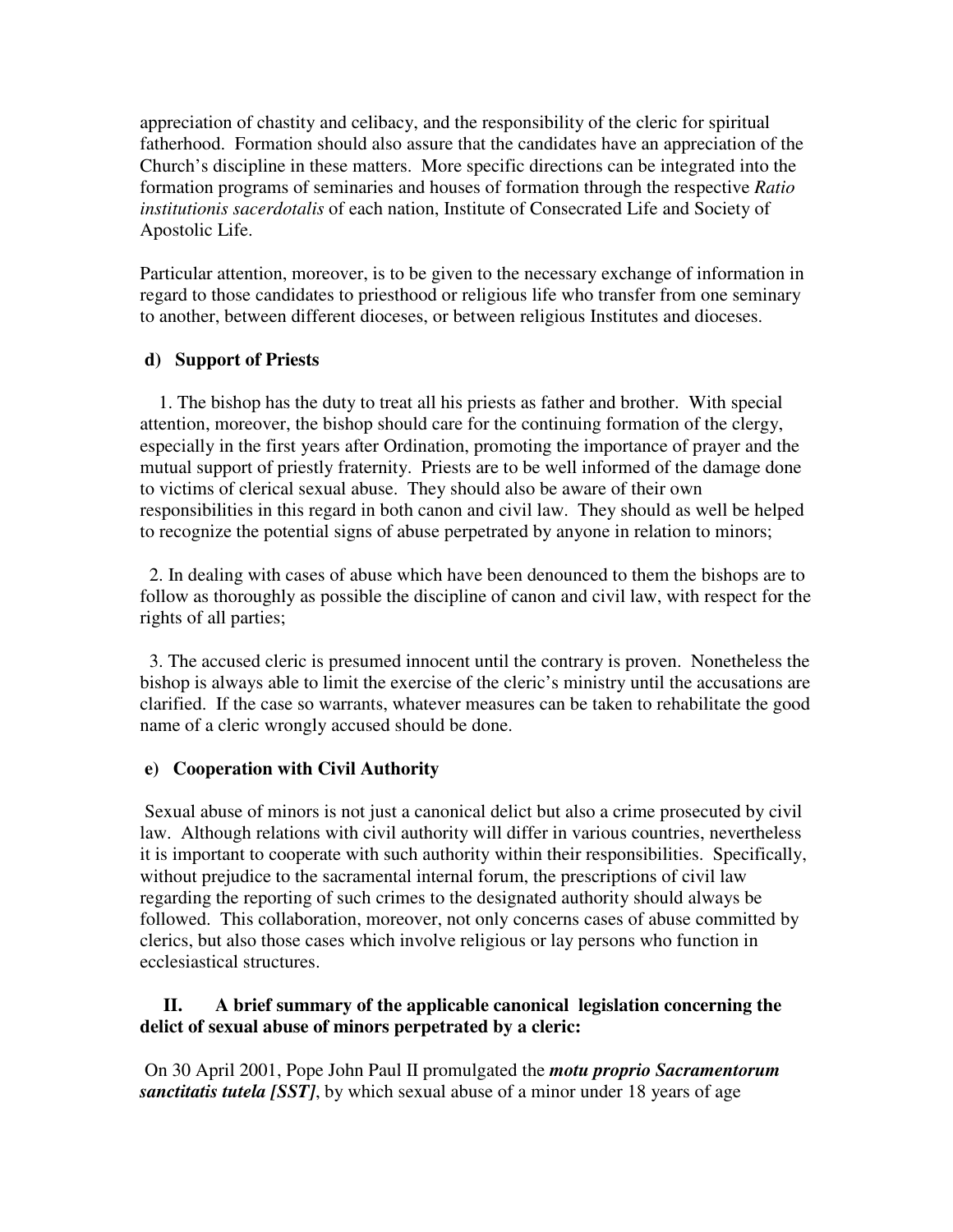committed by a cleric was included in the list of more grave crimes reserved to the Congregation for the Doctrine of the Faith (CDF). Prescription for this delict was fixed at 10 years beginning at the completion of the  $18<sup>th</sup>$  year of the victim. The norm of the *motu proprio* applied both to Latin and Eastern clerics, as well as for diocesan and religious clergy.

In 2003, Cardinal Ratzinger, then Prefect of the CDF, obtained from Pope John Paul II the concession of some special faculties in order to provide greater flexibility in conducting penal processes for these more grave delicts. These measures included the use of the administrative penal process, and, in more serious cases, a request for dismissal from the clerical state *ex officio*. These faculties have now been incorporated in the revision of the *motu proprio* approved by the Holy Father, Benedict XVI, on 21 May 2010. In the new norms prescription, in the case of abuse of minors, is set for 20 years calculated from the completion of the  $18<sup>th</sup>$  year of age of the victim. In individual cases, the CDF is able to derogate from prescription when indicated. The canonical delict of acquisition, possession or distribution of pedopornography is also specified in this revised *motu proprio*.

The responsibility for dealing with cases of sexual abuse of minors belongs, in the first place, to Bishops or Major Superiors. If an accusation seems true the Bishop or Major Superior, or a delegate, ought to carry out the preliminary investigation in accord with *CIC* can. 1717, *CCEO* can. 1468, and *SST* art. 16.

 If the accusation is considered credible, it is required that the case be referred to the CDF. Once the case is studied the CDF will indicate the further steps to be taken. At the same time, the CDF will offer direction to assure that appropriate measures are taken which both guarantee a just process for the accused priest, respecting his fundamental right of defense, and care for the good of the Church, including the good of victims. In this regard, it should be noted that normally the imposition of a permanent penalty, such as dismissal from the clerical state, requires a penal judicial process. In accord with canon law (cf. *CIC* can. 1342) the Ordinary is not able to decree permanent penalties by extrajudicial decree. The matter must be referred to the CDF which will make the definitive judgement on the guilt of the cleric and his unsuitability for ministry, as well as the consequent imposition of a perpetual penalty (*SST* art. 21, §2).

 The canonical measures applied in dealing with a cleric found guilty of sexual abuse of a minor are generally of two kinds:

1) measures which completely restrict public ministry or at least exclude the cleric from any contact with minors. These measures can be reinforced with a penal precept;

2) ecclesiastical penalties, among which the most grave is the dismissal from the clerical state.

In some cases, at the request of the cleric himself, a dispensation from the obligations of the clerical state, including celibacy, can be given *pro bono Ecclesiae.*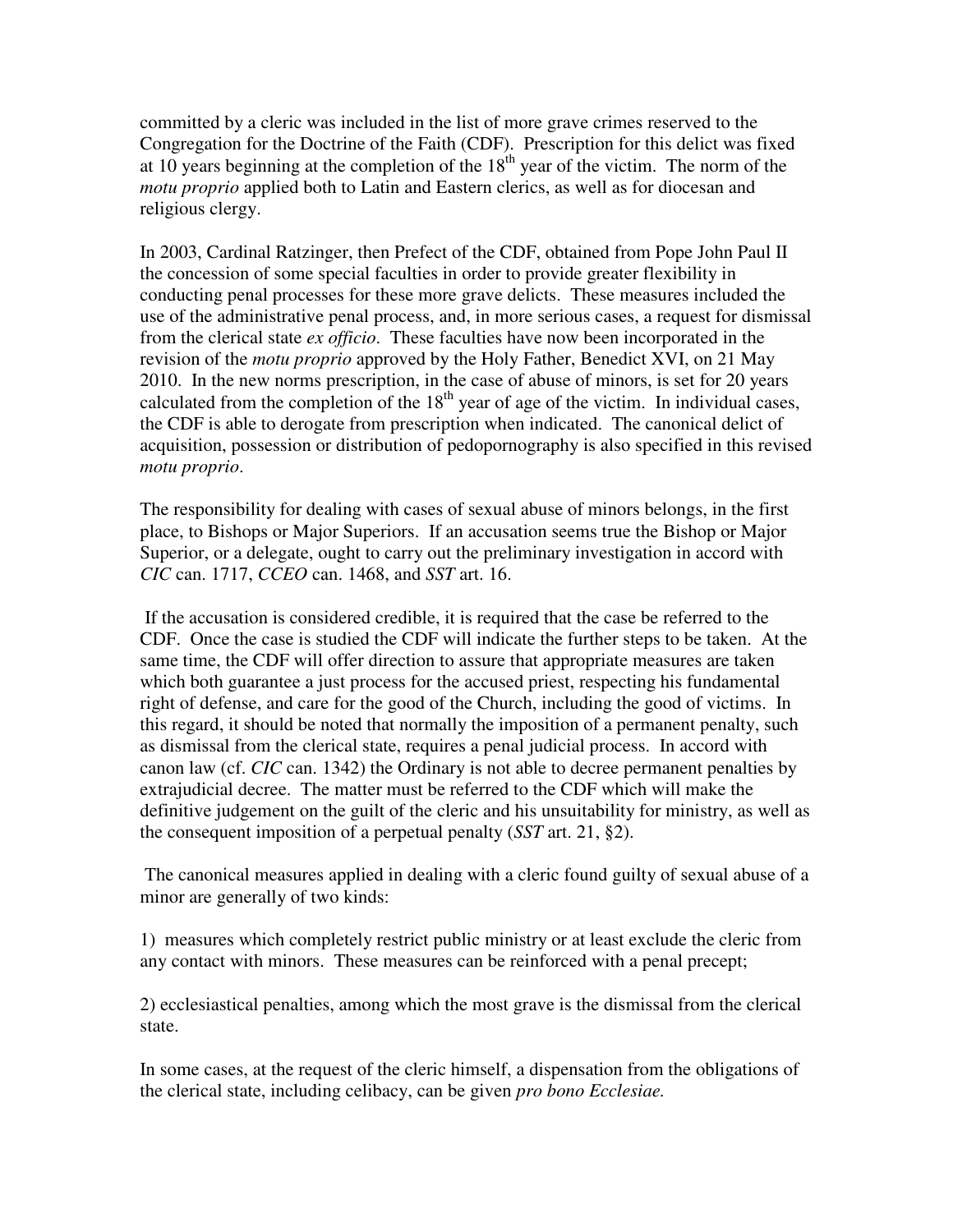The preliminary investigation, as well as the entire process, ought to be carried out with due respect for the privacy of the persons involved and due attention to their reputations.

Unless there are serious contrary indications, before a case is referred to the CDF, the accused cleric should be informed of the accusation which has been made, and given the opportunity to respond to it. The prudence of the bishop will determine what information will be communicated to the accused in the course of the preliminary investigation.

 It remains the duty of the Bishop or the Major Superior to provide for the common good by determining what precautionary measures of *CIC* can. 1722 and *CCEO* can. 1473 should be imposed*.* In accord with *SST* art. 19*,* this can be done once the preliminary investigation has been initiated.

 Finally, it should be noted that, saving the approval of the Holy See, when a Conference of Bishops intends to give specific norms, such provisions must be understood as a complement to universal law and not replacing it. The particular provisions must therefore be in harmony with the *CIC* / *CCEO* as well as with the *motu proprio Sacramentorum sanctitatis tutela* (30 April 2001) as updated on 21 May 2010. In the event that a Conference would decide to establish binding norms it will be necessary to request the *recognitio* from the competent Dicasteries of the Roman Curia.

# **III. Suggestions for Ordinaries on Procedures:**

The Guidelines prepared by the Episcopal Conference ought to provide guidance to Diocesan Bishops and Major Superiors in case they are informed of allegations of sexual abuse of minors by clerics present in the territory of their jurisdiction. Such Guidelines, moreover, should take account of the following observations:

a) the notion of "sexual abuse of minors" should concur with the definition of article 6 of the *motu proprio SST* ("the delict against the sixth commandment of the Decalogue committed by a cleric with a minor below the age of eighteen years"), as well as with the interpretation and jurisprudence of the Congregation for the Doctrine of the Faith, while taking into account the civil law of the respective country;

b) the person who reports the delict ought to be treated with respect. In the cases where sexual abuse is connected with another delict against the dignity of the sacrament of Penance (*SST* art. 4), the one reporting has the right to request that his or her name not be made known to the priest denounced (*SST* art. 24).;

c) ecclesiastical authority should commit itself to offering spiritual and psychological assistance to the victims;

d) investigation of accusations is to be done with due respect for the principle of privacy and the good name of the persons involved;